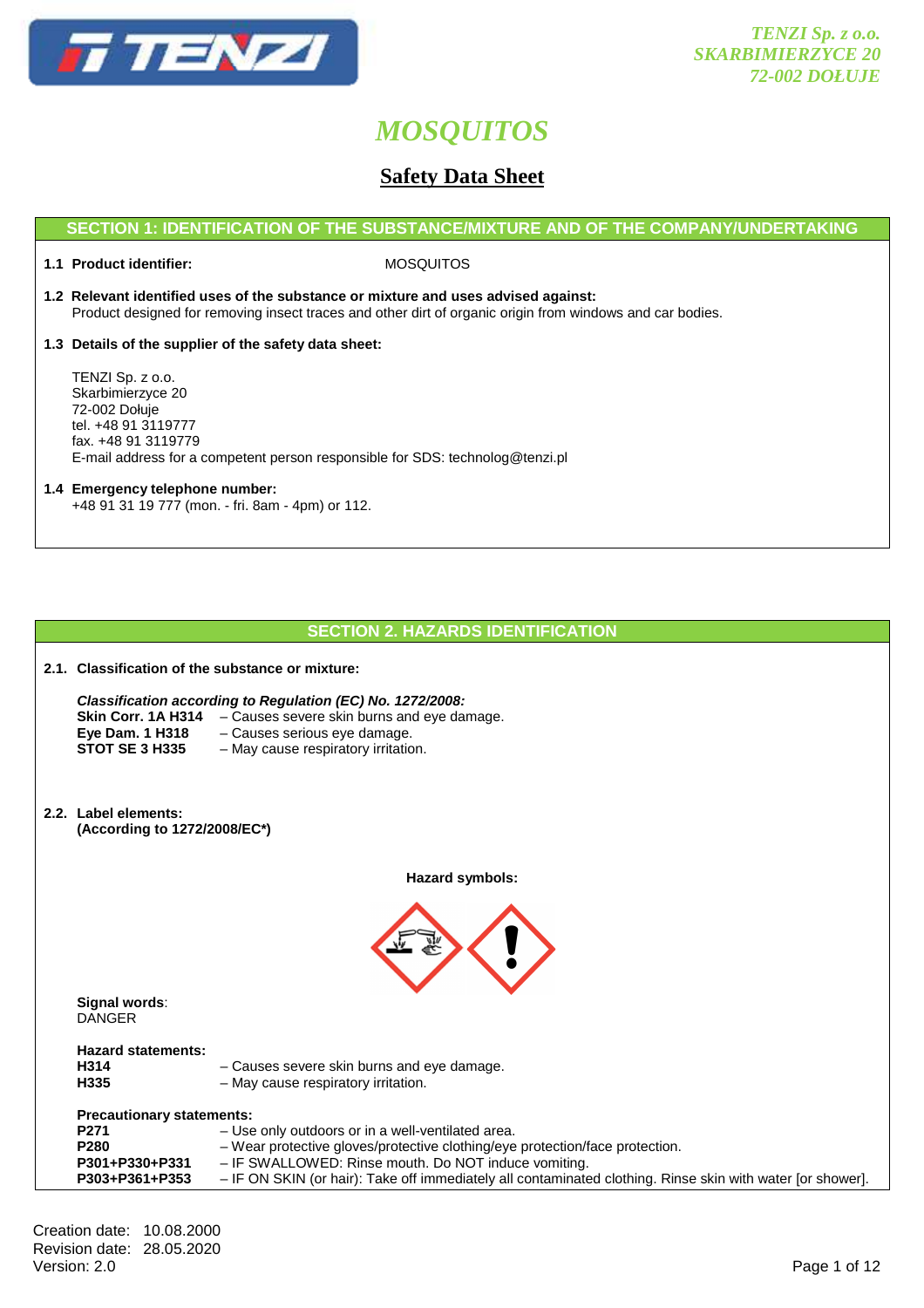

# **Safety Data Sheet**

 **P305+P351+P338** – IF IN EYES: Rinse cautiously with water for several minutes. Remove contact lenses, if present and easy to do. Continue rinsing. **P310** – Immediately call a POISON CENTER/doctor  **P405** – Store locked up.

## **2.3. Other hazards:**

Substance does not meet criteria for PBT or vPvB in accordance with Annex XIII of REACH Regulation.

## **SECTION 3. COMPOSITION / INFORMATION ON INGREDIENTS**

# **3.1. Substances:**

Not applicable.

# **3.2. Mixtures:**

 **Composition (according to: 648/2004/EC):** 

- < 1% sodium hydroxide
- 5-15% anionic surfactants
- < 5% cationic surfactants
- auxiliary substances not classified as dangerous

|                         | <b>Identification</b>                                                   | Hazardous ingredient/classification                                                            | <b>Concentration</b> |
|-------------------------|-------------------------------------------------------------------------|------------------------------------------------------------------------------------------------|----------------------|
| CAS:<br>WE:             | 141-43-5<br>205-483-3                                                   | 2-hydroxy-ethylamine                                                                           |                      |
| Index:<br>Registration: | 603-030-00-8<br>01-2119486455-28-XXXX                                   | Acute Tox. 4 H302, Acute Tox. 4 H332, Acute Tox. 4 H312,<br>Skin Corr. 1B H314, STOT SE 3 H335 | $< 9\%$              |
| CAS:<br>WE:             | 15763-76-5<br>239-854-6<br>No data available<br>01-2119489411-37-XXXX   | Sodium cumenesulphonate                                                                        |                      |
| Index:<br>Registration: |                                                                         | Eye Irrit. $2$ H $319$                                                                         | $< 6\%$              |
| CAS:<br>WE:             | 1310-73-2<br>215-185-5<br>$011 - 002 - 00 - 6$<br>01-2119457892-27-XXXX | Sodium hydroxide                                                                               |                      |
| Index:<br>Registration: |                                                                         | Skin Corr. 1A H314, Met. Corr. 1 H290                                                          | $< 1\%$              |

The full texts of H symbols and phrases are in section 16.

# **SECTION 4. FIRST AID MEASURES**

#### **4.1. Description of first aid measures:**

#### **Inhalation**:

In case of inhalation poisoning symptoms (cough, dyspnea, dizziness) move the injured to fresh air. Lay him down in semi-recumbent posture and make sure to keep him calm and warm. Get medical attention.

#### **Skin contact:**

If product comes in contact with the skin, immediately remove all contaminated clothing and flush exposed area with large amounts of water. In case of skin changes or burns, get medical attention.

Creation date: 10.08.2000 Revision date: 28.05.2020<br>Version: 2.0 Version: 2.0 Page 2 of 12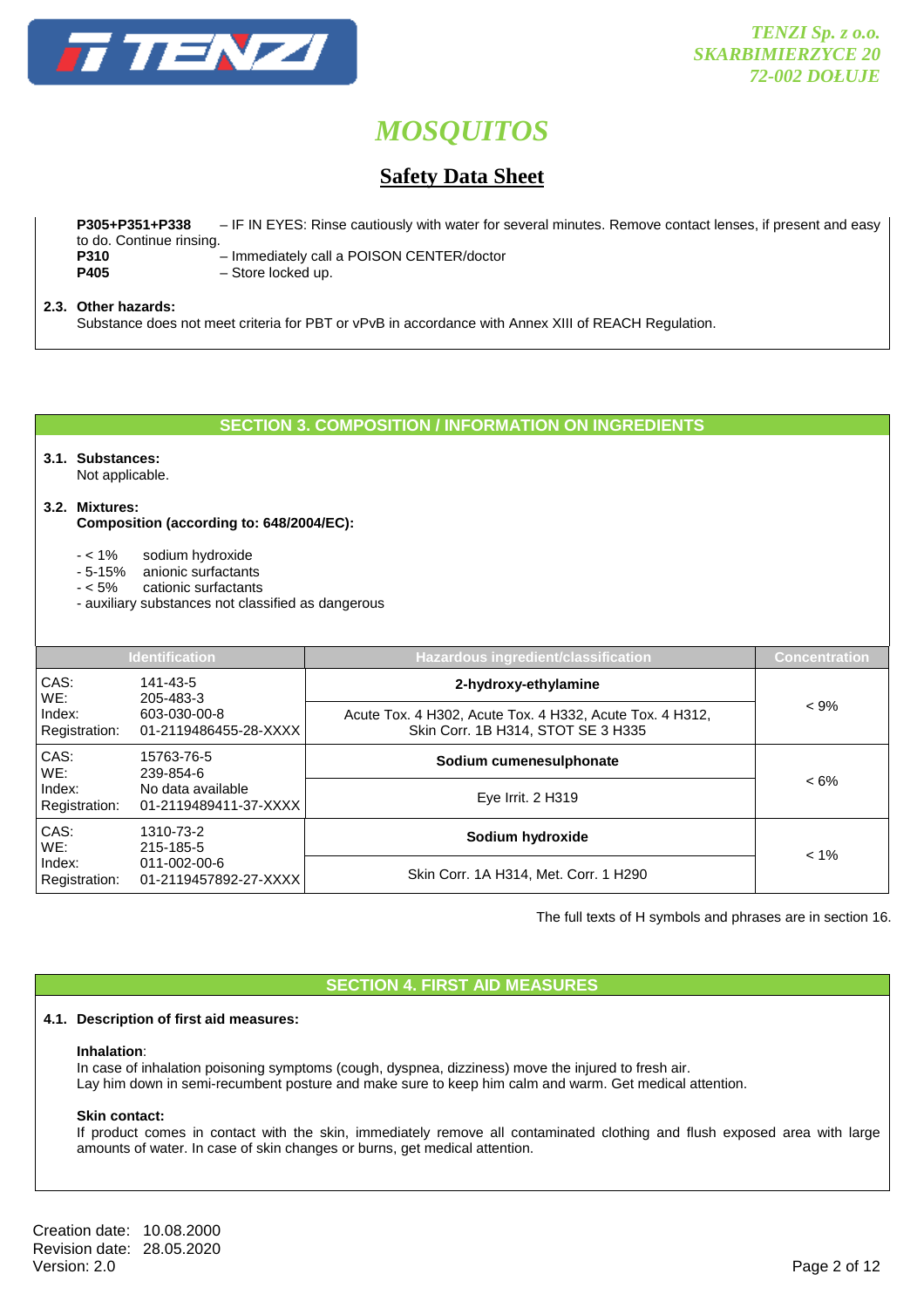

# **Safety Data Sheet**

#### **Eye contact:**

Flush eyes with running water (at least 15 minutes) while keeping eyelids open. Get medical attention.

#### **Ingestion:**

Do not induce vomiting. Get lots of water to drink. Do not take any neutralizing agents. Get medical attention and show them this SDS or product's label.

#### **4.2. Most important symptoms and effects, both acute and delayed:**

#### **Inhalation**:

In case of long-time exposure and without proper ventilation system, it may cause irritation of the upper respiratory tract.

#### **Skin:**

Causes serious skin burns..

#### **Eyes**:

Corrosive. Causes severe eye burns, chemical conjunctivitis and corneal damage (redness, intense pain), possible irreversible impairment of vision or blindness.

#### **Ingestion**:

May cause serious irritation of the mucous membrane.

#### **4.3. Indication of any immediate medical attention and special treatment needed:**

#### Get medical attention.

Fresh water and eye-wash preparations must be available on the worksite.

# **SECTION 5. FIREFIGHTING MEASURES**

#### **5.1. Extinguishing media:**

#### **Suitable extinguishing media:**  Water, foam, extinguishing powder, carbon dioxide.

## **Unsuitable extinguishing media:**

Do not use water jet on substance's surface.

**5.2. Special hazards arising from the substance or mixture:**  Product is non-flammable.

#### **5.3. Advice for firefighters:**

 Firefighters should wear self-contained breathing apparatus and full protective clothing. In case of fire, warn the people nearby and evacuate unprotected and untrained personnel from hazard area. Notify relevant emergency services. If possible, remove the containers away from the influence of fire and high temperature. Water may be used to keep fire-exposed containers cool until fire is out. The after burning residues should be removed

## **SECTION 6. ACCIDENTAL RELEASE MEASURES**

#### **6.1. Personal precautions, protective equipment and emergency procedures:**

## **For non-emergency personnel:**

Creation date: 10.08.2000 Revision date: 28.05.2020<br>Version: 2.0 Version: 2.0 Page 3 of 12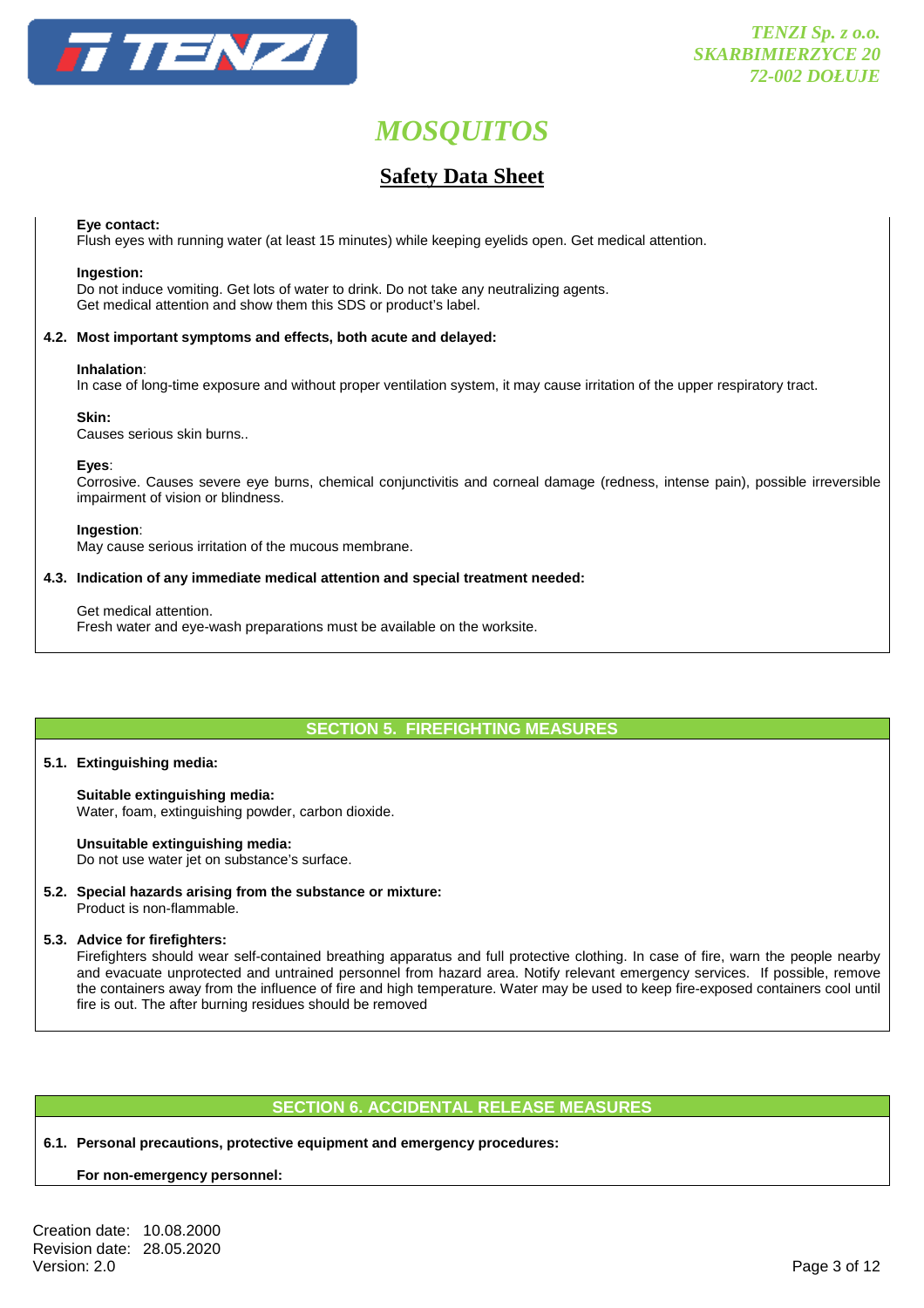

# **Safety Data Sheet**

Protective clothes, protective chemical-proof gloves (0.11 mm thick), safety glasses.

#### **For emergency responders:**

 Protective clothes, protective chemical-proof gloves (0.11 mm thick), self-contained breathing apparatus, safety glasses. Avoid skin and eye contact. Provide proper ventilation..

#### **6.2. Environmental precautions:**

Avoid discharging the product into sewage system and onto the ground at all costs.

#### **6.3. Methods and material for containment and cleaning up:**

 In case of unexpected release of the substance into the environment, inform appropriate services about the emergency and remove any source of ignition. Prevent spills from entering sewers, surface water or groundwater. If it is possible, confine and contain the spill by closing the flow of the liquid, plug the damaged container and put it into leakproof wrapping. For a larger spill, make a dike around the outside edges of the spill and use absorbent materials (sand, sawdust, minced limestone). Store clean-up materials for disposal as hazardous waste. Decontaminate polluted area with water.

#### **6.4. Reference to other sections:**

See section 8 and 13.

## **SECTION 7. HANDLING AND STORAGE**

#### **7.1. Precautions for safe handling:**

 Be careful when working with this product. Use personal protection recommended in section 8 Mix only with water. DO NOT mix with any other chemical substances. People with skin allergy or respiratory system problems should not have contact with this product. Avoid risk – read this instruction sheet carefully before using the product. After usage, keep container tightly closed and keep it away from unauthorized people. Use only adequate ventilation to avoid inhalation poisoning.

#### **7.2. Conditions for safe storage, including any incompatibilities:**

Store in a tightly closed, original plastic container. Store this product in a dry environment that will be maintained at 5°C - 35°C temperature with a good ventilation system and an easy washable, nonabsorbable alkaline resistant floor. DO NOT expose the product to sunlight and keep away from heat, sparks, flame and source of ignition.

**7.3. Specific end use(s):** 

No data available.

# **SECTION 8. EXPOSURE CONTROLS/ PERSONAL PROTECTION**

#### **8.1. Control parameters:**

Please check any national occupational exposure limit values in your country.

#### **NDS/NDSCh/NDSP values for individual chemical substances (according to SDS or Chemical Safety Report):**

#### **2-hydroxy-ethylamine (data for highly concentrated substance):**

| NDS:         | $2.5 \text{ mg/m}^3$  |
|--------------|-----------------------|
| NDSCh:       | 7.5 mg/m <sup>3</sup> |
| <b>NDSP:</b> | not identified.       |

Creation date: 10.08.2000 Revision date: 28.05.2020<br>Version: 2.0 Version: 2.0 Page 4 of 12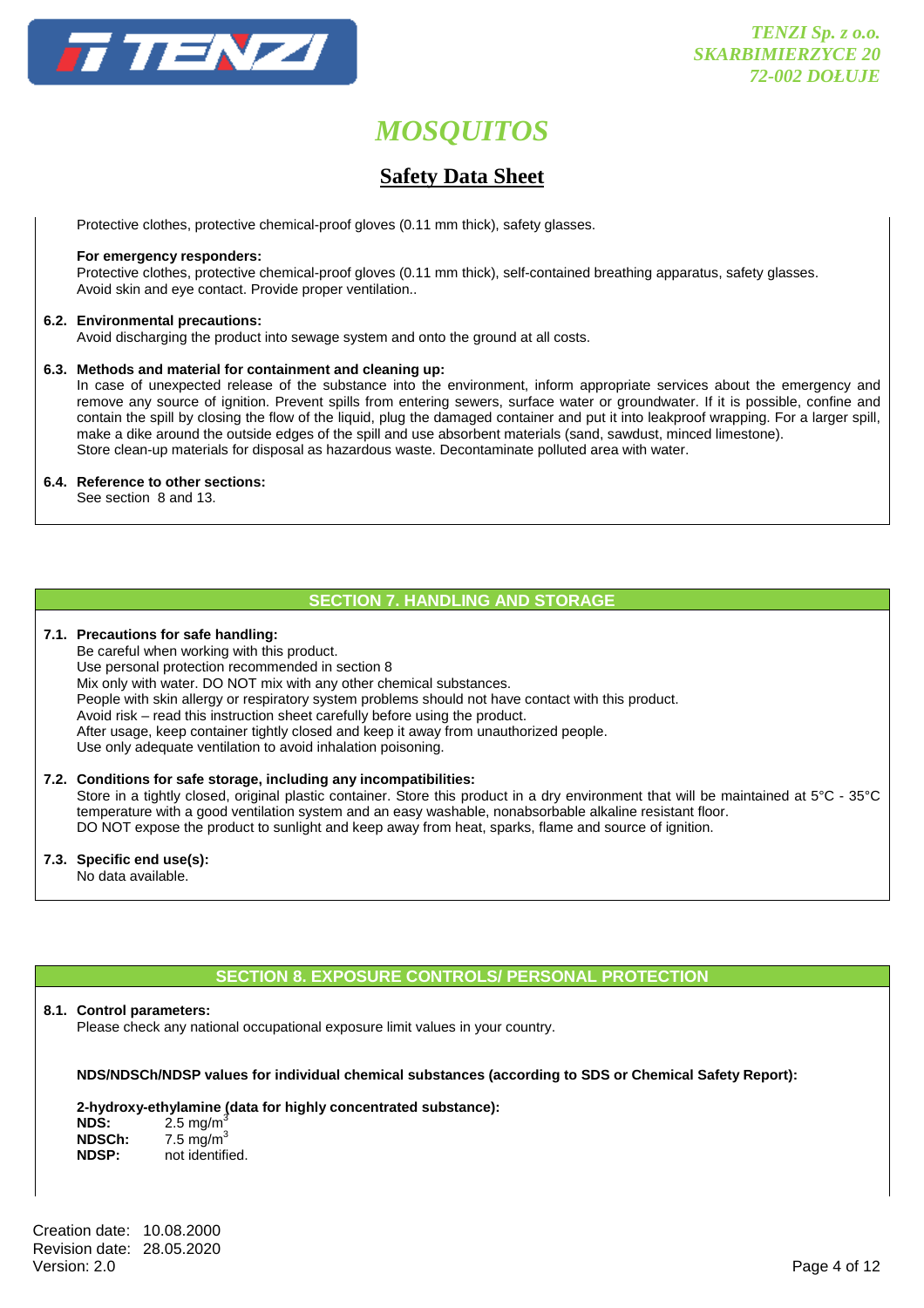

# **Safety Data Sheet**

 **Sodium cumenesulphonate (data for highly concentrated substance): NDS, NDSCh, NDSP:** not identified

**Sodium hydroxide (data for highly concentrated substance):** 

| <b>NDS:</b>  | $0.5 \text{ mg/m}^3$ |
|--------------|----------------------|
| NDSCh:       | 1 mg/m $3$           |
| <b>NDSP:</b> | not identified.      |

#### **DNEL /PNEC values for individual chemical substances (according to SDS or Chemical Safety Report):**

#### **2-hydroxy-ethylamine (data for highly concentrated substance):**

#### **DNEL:**

Group: workers, Exposure time: long-term, Exposure route: dermal, Type of effect: systemic effect, Value: 1 mg/kg<br>Group: workers, Exposure time: long-term, Exposure route: inhalation, Type of effect: systemic effect, Value Group: workers, Exposure time: long-term, Exposure route: inhalation, Type of effect: systemic effect, Value: 3.3 mg/m<sup>3</sup><br>Group: consumers, Exposure time: long-term, Exposure route: dermal, Type of effect: systemic effect, Group: consumers, Exposure time: long-term, Exposure route: dermal, Type of effect: systemic effect, Group: consumers, Exposure time: long-term, Exposure route: inhalation, Type of effect: systemic effect, Value: 2 mg/m<sup>3</sup> Group: consumers, Exposure time: long-term, Exposure route: ingestion, Type of effect: systemic effect, Value: 3.75 mg/kg

#### **PNEC:**

| Aqua (fresh water):      | $0.085$ mg/l |
|--------------------------|--------------|
| Aqua (marine water):     | 0.0085 mg/l  |
| Sediment (fresh water):  | 0.425 mg/kg  |
| Sediment (marine water): | 0.0425 mg/kg |
| Sewage treatment plant:  | 100 mg/l     |
| Intermittent release:    | $0.025$ mg/l |
| Soil:                    | 0.035 mg/kg  |
|                          |              |

#### **Sodium cumenesulphonate (data for highly concentrated substance):**

#### **DNEL:**

Group: workers, Exposure time: long-term, Exposure route: dermal, Type of effect: systemic effect, Value: 7.6 mg/kg<br>Group: workers, Exposure time: long-term, Exposure route: inhalation, Type of effect: systemic effect, Val Group: workers, Exposure time: long-term, Exposure route: inhalation, Type of effect: systemic effect, Group: consumers, Exposure time: long-term, Exposure route: dermal, Type of effect: systemic effect, Value: 3.8 mg/kg<br>Group: consumers, Exposure time: long-term, Exposure route: inhalation, Type of effect: systemic effect, Group: consumers, Exposure time: long-term, Exposure route: inhalation, Type of effect: systemic effect, Group: consumers, Exposure time: long-term, Exposure route: ingestion, Type of effect: systemic effect, Value: 3.8 mg/kg

#### **Sodium hydroxide (data for highly concentrated substance):**

**DNEL, PNEC:** not identified.

**NOTE:** When the concentration of substance is known, personal protective equipment should be chosen based on substance concentration in a workplace, exposure time and operations performed by the employee. In emergency situations, if substance concentration in the workplace is unknown, personal protection of highest class level should be used.

#### **8.2. Exposure controls:**

### **RESPIRATORY PROTECTION:**

In case of insufficient ventilation, it is recommended to wear a gas mask with vapour absorber.

#### **HAND PROTECTION:**

Protective chemical-proof gloves (0.11 mm thick)

#### **EYE/FACE PROTECTION:**

Safety glasses. In case of contact with skin, use face shield.

Creation date: 10.08.2000 Revision date: 28.05.2020<br>Version: 2.0 Version: 2.0 Page 5 of 12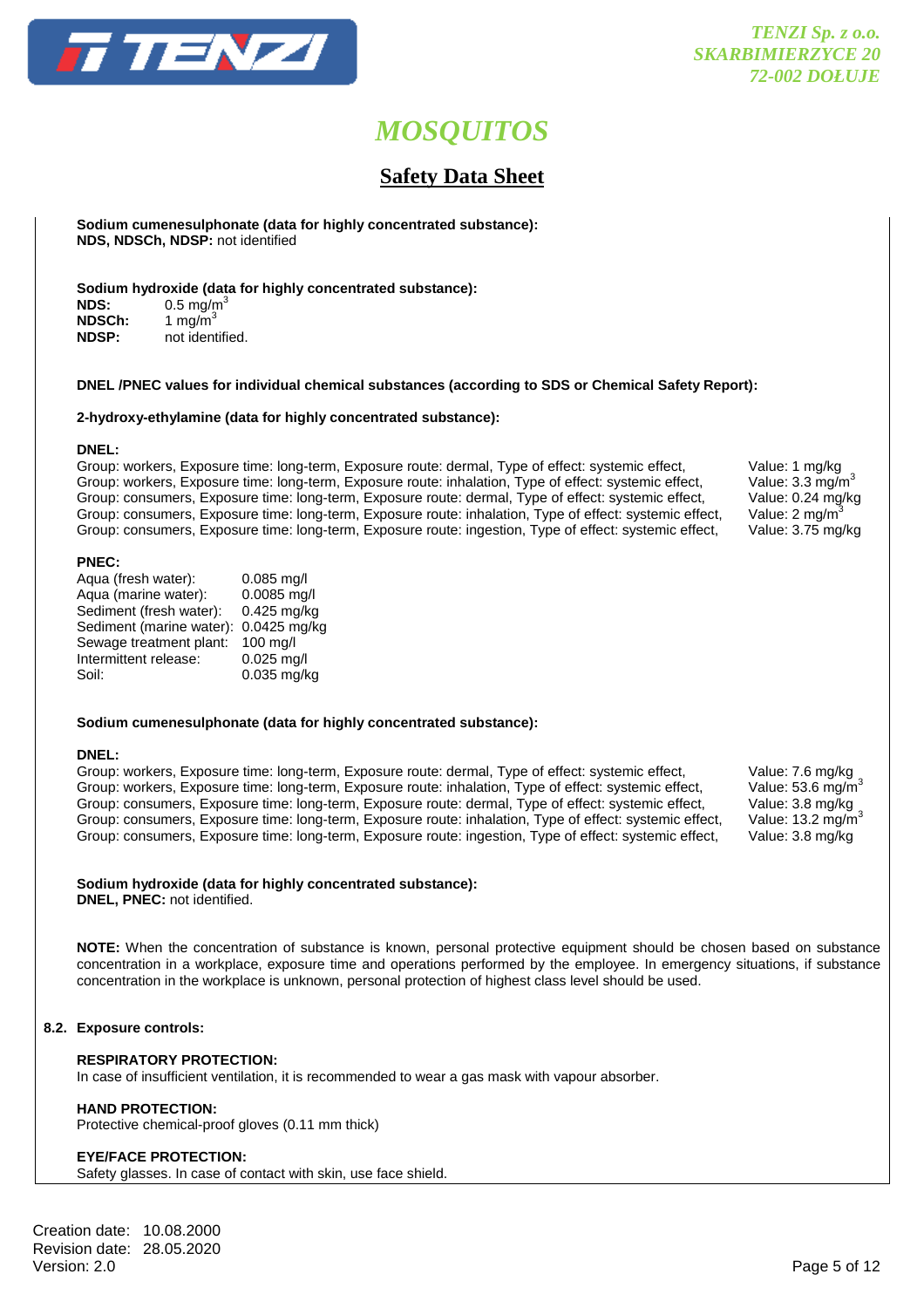

# **Safety Data Sheet**

 **SKIN PROTECTION:**  Protective clothes.

# **SECTION 9: PHYSICAL AND CHEMICAL PROPERTIES**

### **9.1. Information on basic physical and chemical properties:**

| Appearance:<br>Odour:<br>Odour threshold:<br>pH:<br><b>Melting point:</b><br><b>Freezing point:</b><br>Initial boiling point:<br><b>Boiling range:</b><br><b>Flash point:</b><br><b>Evaporation rate:</b><br>Flammability (solid, gas): | Straw-coloured liquid<br>Characteristic for materials used in production<br>No data available<br>$14 \pm 1$<br>No data available<br>No data available<br>No data available<br>No data available<br>No data available<br>No data available<br>No data available |
|-----------------------------------------------------------------------------------------------------------------------------------------------------------------------------------------------------------------------------------------|----------------------------------------------------------------------------------------------------------------------------------------------------------------------------------------------------------------------------------------------------------------|
| <b>Upper flammability limit:</b><br>Lower flammability limit:                                                                                                                                                                           | No data available<br>No data available                                                                                                                                                                                                                         |
| <b>Upper explosive limit:</b>                                                                                                                                                                                                           | No data available                                                                                                                                                                                                                                              |
| Lower explosive limit:                                                                                                                                                                                                                  | No data available                                                                                                                                                                                                                                              |
| Vapour pressure:                                                                                                                                                                                                                        | No data available                                                                                                                                                                                                                                              |
| Vapour density:                                                                                                                                                                                                                         | No data available                                                                                                                                                                                                                                              |
| <b>Relative density:</b>                                                                                                                                                                                                                | $1.050 \pm 0.020$ g/cm <sup>3</sup>                                                                                                                                                                                                                            |
| Solubility:<br>A) Water:<br><b>B) Organic solvent:</b>                                                                                                                                                                                  | soluble<br>No data available                                                                                                                                                                                                                                   |
| <b>Partition coefficient N-Octan:</b>                                                                                                                                                                                                   | No data available                                                                                                                                                                                                                                              |
| <b>Partition coefficient Water:</b>                                                                                                                                                                                                     | No data available                                                                                                                                                                                                                                              |
| Auto-ignition temperature:                                                                                                                                                                                                              | No data available                                                                                                                                                                                                                                              |
| <b>Decomposition temperature:</b>                                                                                                                                                                                                       | No data available                                                                                                                                                                                                                                              |
| <b>Viscosity:</b>                                                                                                                                                                                                                       | No data available                                                                                                                                                                                                                                              |
| <b>Explosive properties:</b>                                                                                                                                                                                                            | No data available                                                                                                                                                                                                                                              |
| <b>Oxidising properties:</b>                                                                                                                                                                                                            | No data available                                                                                                                                                                                                                                              |
|                                                                                                                                                                                                                                         |                                                                                                                                                                                                                                                                |

#### **9.2. Other information:**

**Refractive index:** 18% Brix<sup>\*</sup> ± 5%

\*- Degrees Brix is the content of an aqueous solution. One degree Brix is 1 gram of sucrose in 100 grams of solution and represents the strength of the solution as percentage by weight (%w/w).

## **SECTION 10. STABILITY AND REACTIVITY**

## **10.1 Reactivity:**

No data available.

Creation date: 10.08.2000 Revision date: 28.05.2020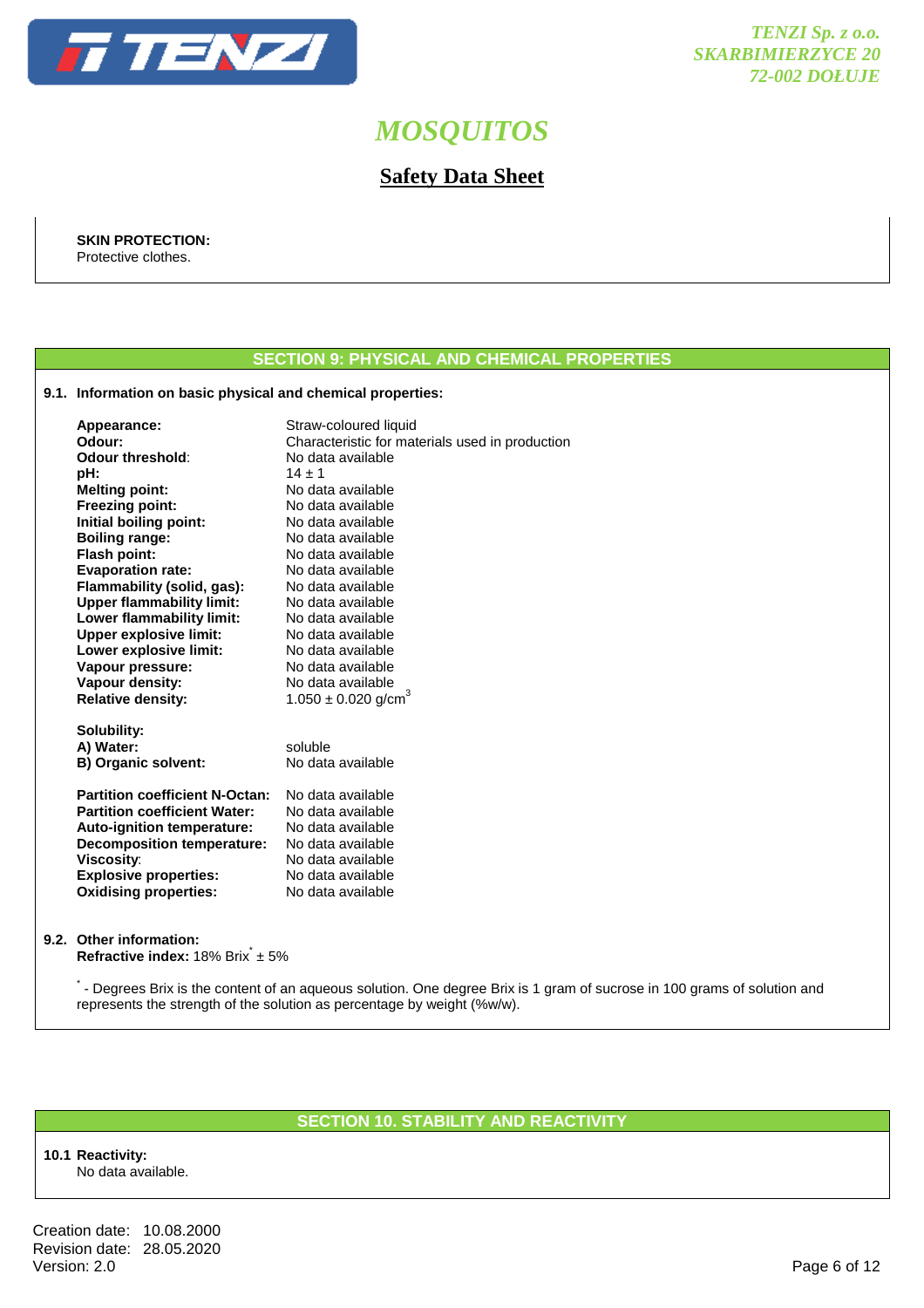

# **Safety Data Sheet**

#### **10.2 Chemical stability:**

Stable under recommended storage conditions (see section 7).

**10.3 Possibility of hazardous reactions:** May violently react with acids (releases warmth).

**10.4 Conditions to avoid:** Avoid heavily warmed rooms without ventilation and long-term exposure to sunlight.

#### **10.5 Incompatible materials:** Acids, strong oxidizers.

**10.6 Hazardous decomposition products:**

No data available.

## **SECTION 11. TOXICOLOGICAL INFORMATION**

## **11.1 Information on toxicological effects:**

### **ACUTE TOXICITY:**

#### **Inhalation:**

In case of long-time exposure and without proper ventilation system, it may cause irritation of the upper respiratory tract.

#### **Skin:**

Corrosive. Causes serious skin burns.

#### **Eyes:**

 Corrosive. Causes severe eye burns, chemical conjunctivitis and corneal damage (redness, intense pain), possible irreversible impairment of vision or blindness.

#### **Ingestion:**

May cause serious irritation of the mucous membrane.

| $ATEmix = 16863$ | (acute toxicity, orally)     |
|------------------|------------------------------|
| $ATEmix = 14.46$ | (acute toxicity, inhalation) |
| $ATEmix = 27855$ | (acute toxicity, dermal)     |

#### **DETAILS OF PARTICULAR COMPONENTS (according to substances SDS):**

#### **2-hydroxy-ethylamine (data for highly concentrated substance):**

| LD50:<br><b>LC50:</b><br>LD50:                                  | 1515 mg/kg<br>$>1.3$ mg/l/6h<br>2504 mg/kg |                                      | (rat, orally)<br>(rat, inhalation)<br>(dermal) | (OECD 401)<br>(OECD 402) |
|-----------------------------------------------------------------|--------------------------------------------|--------------------------------------|------------------------------------------------|--------------------------|
| Skin irritation<br>Serious eye irritation<br>No allergic effect |                                            | (rabbit)<br>(rabbit)<br>(guinea pig) | (OECD 404)<br>(OECD 405)<br>(OECD 406)         |                          |

# **Teratogenicity:**

No distortions.

#### **Reproductive toxicity:**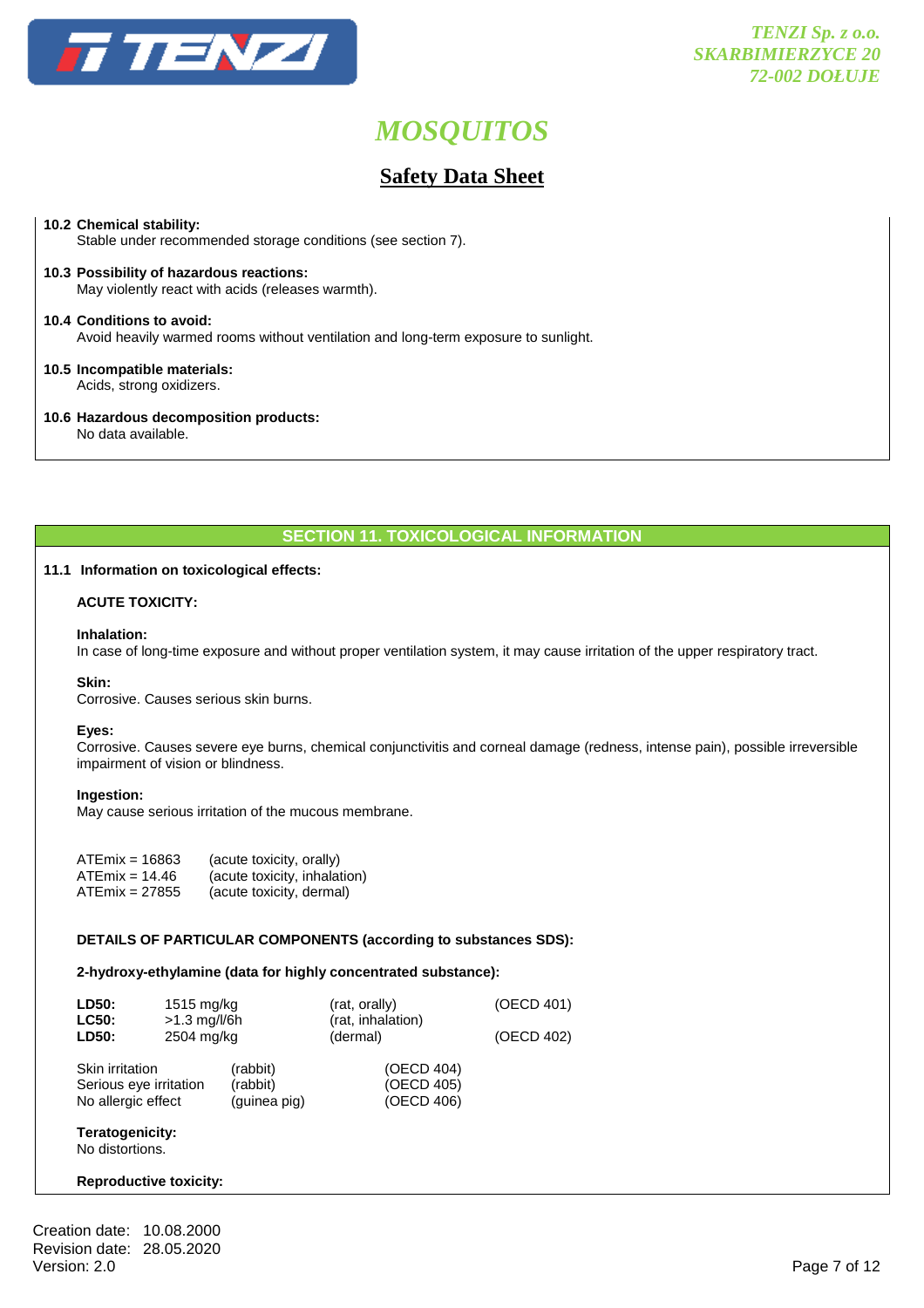

# **Safety Data Sheet**

 The actual product wasn't tested. Following statements are based on products with similar structure. After high enough dosage, we cannot exclude potential side effects that may cause fertility problems or other harmful effects on human body.

### **Sodium cumenesulphonate (data for highly concentrated substance):**

| LD50:<br>LD50:                                                                | >7000 mg/kg<br>>2000 mg/kg                                                                                                                                                                                                      | (rat, orally)<br>(rabbit, dermal) |                          |
|-------------------------------------------------------------------------------|---------------------------------------------------------------------------------------------------------------------------------------------------------------------------------------------------------------------------------|-----------------------------------|--------------------------|
| Doesn't irritate the skin.<br>Seriously damage eyes.<br>No mutagenic effects. | p-cumenesulphonate sodium slightly irritates skin (rabbit, OECD 404).<br>p-cumenesulphonate sodium irritates eyes (rabbit, OECD 405).<br>No allergic effects (guinea pig, OECD 406).<br>No carcinogenic effects (rat, OECD 453) |                                   |                          |
| <b>Reproductive toxicity:</b><br><b>NOAEL:</b><br>No problems detected.       | > 936 mg/kg                                                                                                                                                                                                                     | (rat, orally)                     |                          |
| Teratogenicity:<br><b>NOAEL:</b><br>No problems detected.                     | > 936 mg/kg                                                                                                                                                                                                                     | (rat)                             |                          |
| <b>Chronic toxicity:</b>                                                      | <b>NOAEL:</b> $> 440$ mg/kg<br><b>NOAEL:</b> 763-3534 mg/kg                                                                                                                                                                     | (dermal)<br>(orally)              | (OECD 411)<br>(OECD 408) |
|                                                                               | Sodium hydroxide (data for highly concentrated substance):                                                                                                                                                                      |                                   |                          |
| LD50:                                                                         | 500 mg/kg                                                                                                                                                                                                                       | (rat, orally)                     |                          |

 Very harmful after swallowing. Causes burns in mouth, throat and stomach. Risk of gastrointestinal perforation. Corrosive effects on skin. Burns, deep wounds and skin necrosis. Serious and irreversible eye damage. Risk of blindness. No allergic effects. No mutagenic effects. No carcinogenic effects. Corrosive effects on respiratory system. Causes irritation of the mucous membrane.

# **SECTION 12. ECOLOGICAL INFORMATION**

#### **12.1. Toxicity:**

**Data for the mixture ingredients:** 

#### **2-hydroxy-ethylamine (data for highly concentrated substance):**

| <b>LC50:</b> | 349 mg/l/96h |
|--------------|--------------|
| <b>LC50:</b> | 170 mg/l/96h |
| EC50:        | 65 mg/l/48h  |

 **LC50:** 349 mg/l/96h (fish, Cyrpinus carpio) (semi-static) (fish,Carassius auratus) (static) (daphnia, Daphnia magna) (static)

Creation date: 10.08.2000 Revision date: 28.05.2020<br>Version: 2.0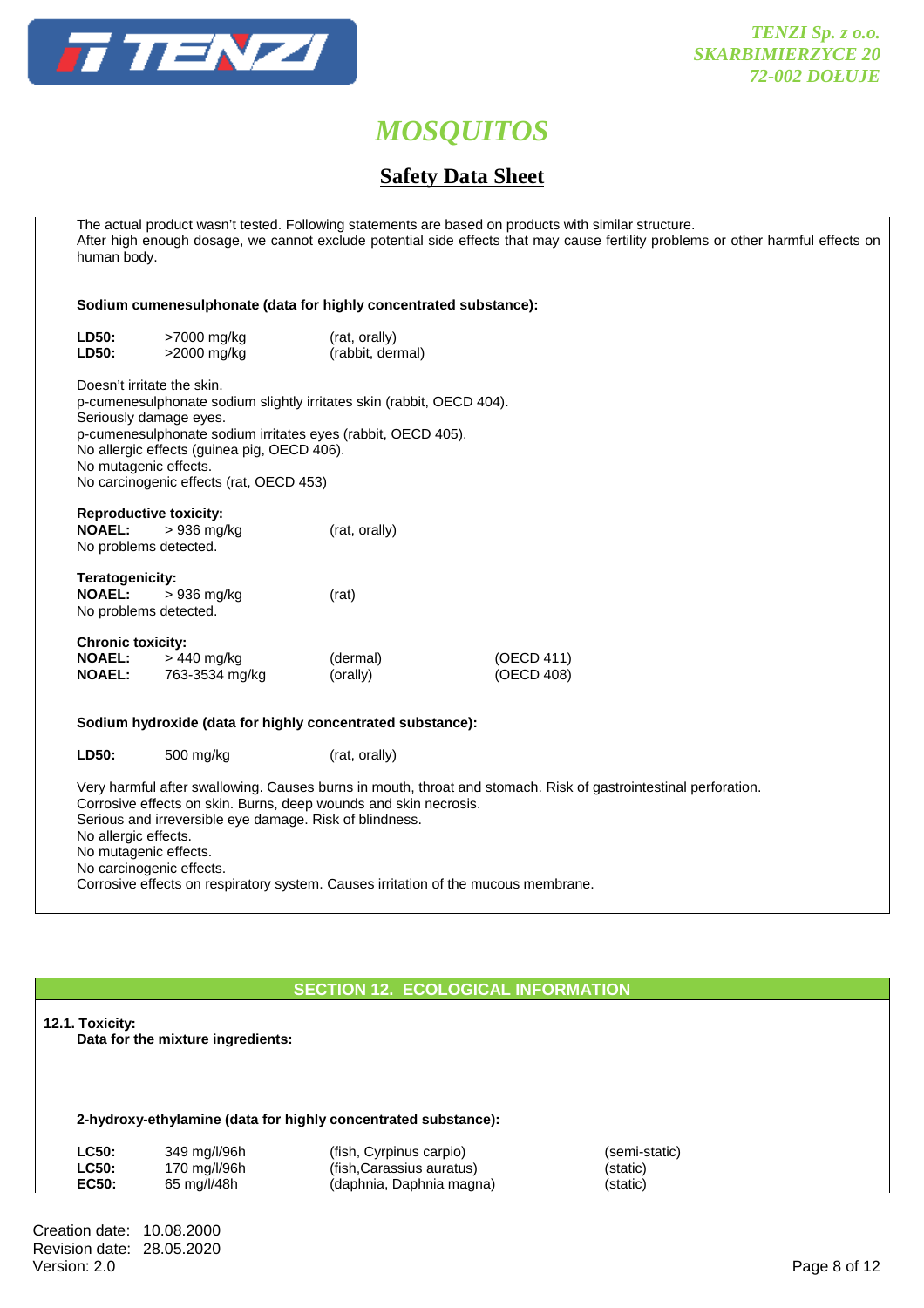

# **Safety Data Sheet**

| EC50: | 2.5 mg/l/72h | (algae, Selenastrum capricornutum) | (growth degree, OECD 201) |
|-------|--------------|------------------------------------|---------------------------|
| EC50: | 22 mg/l/72h  | (algae, Scendesmus subspicatus)    | (growth degree)           |

Toxic to aqua organisms.

#### **Sodium cumenesulphonate (data for highly concentrated substance):**

| EC50:        | > 1000 mg/l/48h          | (daphnia)  | (EPA OPPTS EPA OTS 797.1300) |
|--------------|--------------------------|------------|------------------------------|
| EbC50:       | > 230 mg/l/96h           | (algae)    | (EPA OPPTS EPA OTS 797.1050) |
| <b>NOEC:</b> | 31 mg/l/96h              | (algae)    | (EPA OPPTS)                  |
| ErC50:       | $> 1000 \text{ mg/l/3h}$ | (bacteria) | (OECD 209/active sediment)   |
| <b>LC50:</b> | > 1000 mg/l/96h          | (fish)     | (EPA OPPTS EPA OTS 797.1400) |

 **Sodium hydroxide (data for highly concentrated substance):**  Toxic for animals, aquatic organisms and bacteria. May adversely affect plant growth.

| LC <sub>0</sub> : | 157 mg/l/48h | (fish) |
|-------------------|--------------|--------|
| <b>LC50:</b>      | 189 mg/l/48h | (fish) |
| <b>LC100:</b>     | 213 mg/l/48h | (fish) |

#### **12.2. Persistence and degradability:**

 The surfactants contained within the product comply with the biodegradability criteria as laid down in Regulation (EC) No 648/2004 on detergents.

#### **Data for the mixture ingredients:**

| <b>Substance</b>        | <b>Method</b>        | Length               | Degraded percentage  |
|-------------------------|----------------------|----------------------|----------------------|
| 2-hydroxy-ethylamine    | <b>OECD 301 A</b>    | 21 days              | >90%                 |
| Sodium cumenesulphonate | <b>OECD 301 B</b>    | 28 days              | 100%                 |
| Sodium hydroxide        | Easily biodegradable | Easily biodegradable | Easily biodegradable |

#### **12.3. Bioaccumulative potential:**

Bioaccumulation is not likely to happen – based on the mixture's ingredients.

#### **12.4. Mobility in soil**

The product is water soluble and may sink into groundwater systems.

# **12.5. Results of PBT and vPvB assessment:**

This substance/mixture does not meet the PBT and vPvB criteria of REACH, annex XIII..

# **12.6. Other adverse effects:**

No data available.

# **SECTION 13. DISPOSAL CONSIDERATIONS**

#### **RESIDUES AND WASTES:**

Creation date: 10.08.2000 Revision date: 28.05.2020<br>Version: 2.0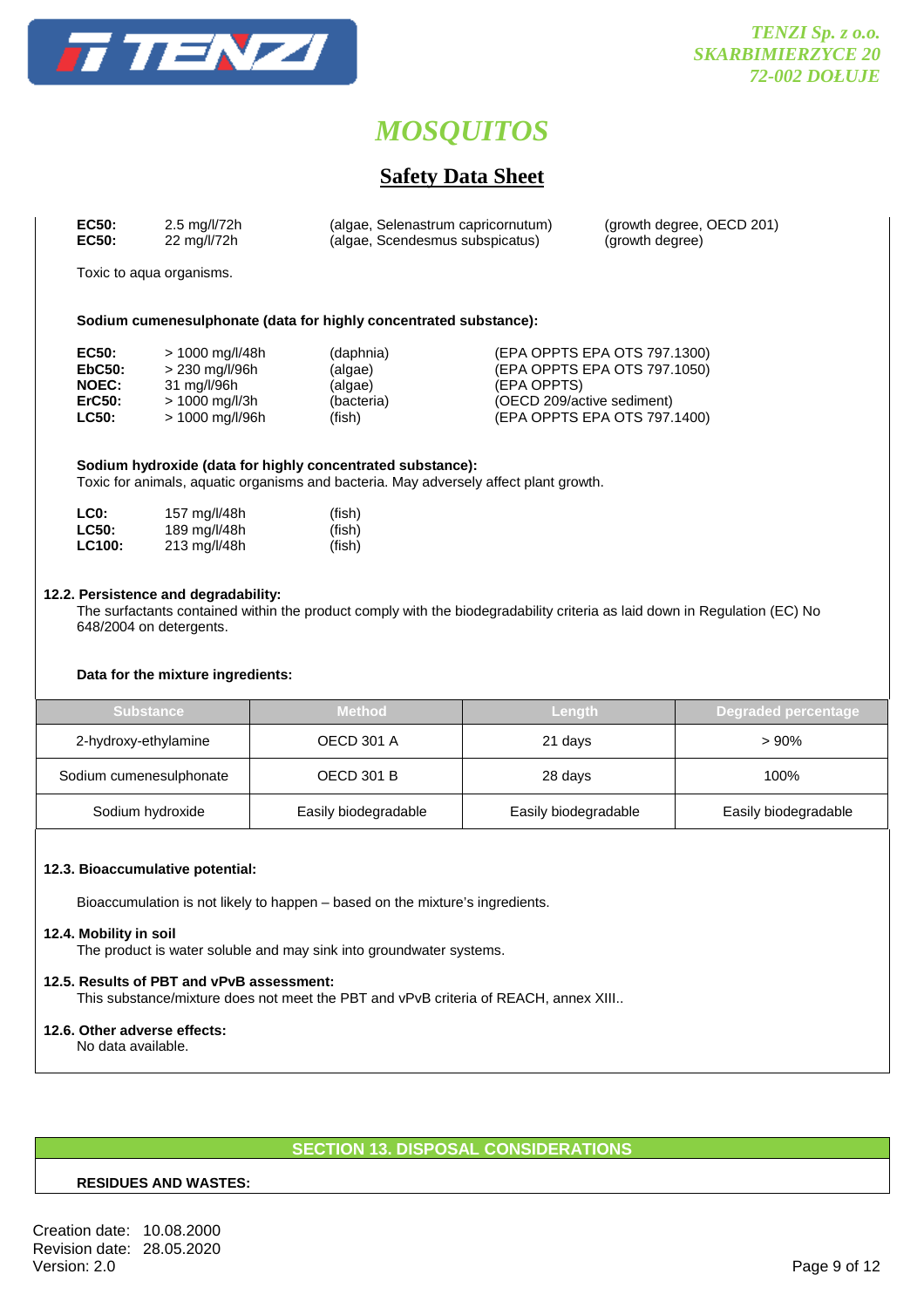

# **Safety Data Sheet**

DO NOT mix with other liquid wastes.

DO NOT empty into sewage system. Product should be totally used up according to its description.

If it's impossible to do so, dispose of this material and its container at hazardous or special waste collection point.

### **13.1. Waste treatment methods:**

 Contaminated containers should be completely emptied. Several times rinse the container promptly after emptying. Empty container can be stored in containers for collection of plastic packaging, or can be delivered to specialized company for recycling.

Disposal should be in accordance with the national/international regulations.

## **SECTION 14. TRANSPORT INFORMATION**

**14.2. UN proper shipping name:** Caustic alkali liquid, N.O.S. (hydroxyethylamine, sodium hydroxide)

## **TRADE NAME: MOSQUITOS**

- 
- **14.1. UN Number:** UN 1719<br>**14.2. UN proper shipping name:** Caustic a
- **14.3. Transport hazard class(es):** 8
- **14.4. Packing group:** III
- **14.5. Environmental hazards:** No.
- **14.6. Special precautions for user:**
- **14.7. Transport in bulk according to Annex II of MARPOL73/78 and the IBC Code:** No data available.



**WARNING LABELS**

# **SECTION 15. REGULATORY INFORMATION**

## **15.1. Safety, health and environmental regulations/legislation specific for the substance or mixture:**

COMMISSION REGULATION (EU) 2015/830 of 28 May 2015 amending Regulation (EC) No 1907/2006 of the European Parliament and of the Council on the Registration, Evaluation, Authorisation and Restriction of Chemicals (REACH)

 REGULATION (EC) No 1907/2006 OF THE EUROPEAN PARLIAMENT AND OF THE COUNCIL of 18 December 2006concerning the Registration, Evaluation, Authorisation and Restriction of Chemicals (REACH), establishing a European Chemicals Agency, amending Directive 1999/45/EC and repealing Council Regulation (EEC) No 793/93 and Commission Regulation (EC) No 1488/94 as well as Council Directive 76/769/EEC and Commission Directives 91/155/EEC, 93/67/EEC, 93/105/EC and 2000/21/EC

 REGULATION (EC) No 1272/2008 OF THE EUROPEAN PARLIAMENT AND OF THE COUNCIL of 16 December 2008 on classification, labelling and packaging of substances and mixtures, amending and repealing Directives 67/548/EEC and 1999/45/EC, and amending Regulation (EC) No 1907/2006

 DIRECTIVE 2008/112/EC OF THE EUROPEAN PARLIAMENT AND OF THE COUNCIL of 16 December 2008 amending Council Directives 76/768/EEC, 88/378/EEC, 1999/13/EC and Directives 2000/53/EC,2002/96/EC and 2004/42/EC of the European

Creation date: 10.08.2000 Revision date: 28.05.2020<br>Version: 2.0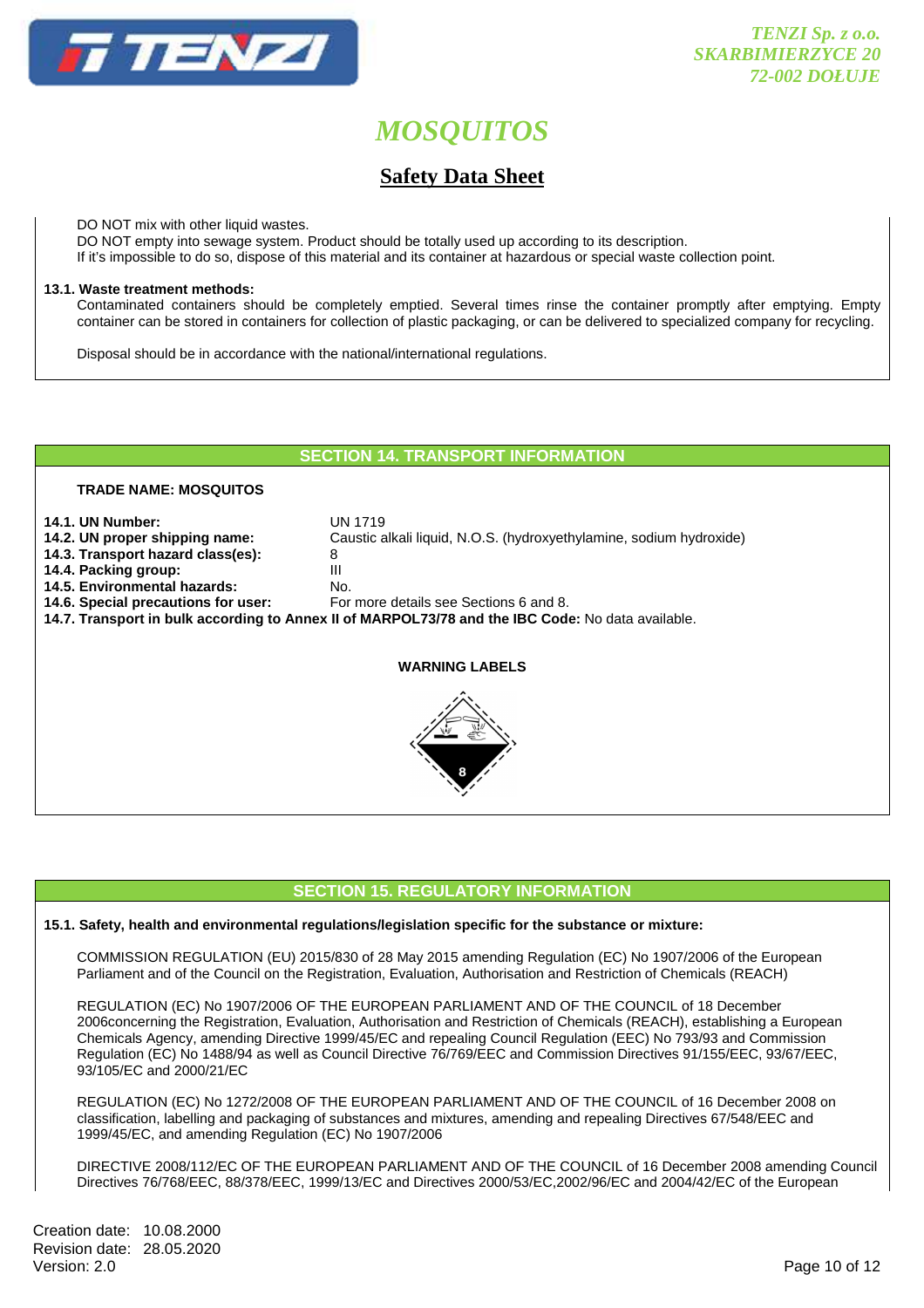

# **Safety Data Sheet**

Parliament and of the Council in order to adapt them to Regulation (EC) No 1272/2008 on classification, labelling and packaging of substances and mixtures

 COMMISSION REGULATION (EU) No 758/2013of 7 August 2013correcting Annex VI to Regulation (EC) No 1272/2008 of the European Parliament and of the Council on classification, labelling and packaging of substances and mixtures

 DIRECTIVE 2014/27/EU OF THE EUROPEAN PARLIAMENT AND OF THE COUNCIL of 26 February 2014 amending Council Directives 92/58/EEC, 92/85/EEC, 94/33/EC, 98/24/EC and Directive 2004/37/EC of the European Parliament and of the Council, in order to align them to Regulation (EC) No 1272/2008 on classification, labelling and packaging of substances and mixtures

REGULATION (EC) No 648/2004 OF THE EUROPEAN PARLIAMENT AND OF THE COUNCIL of 31 March 2004 on detergents

 REGULATION (EC) No 1336/2008 OF THE EUROPEAN PARLIAMENT AND OF THE COUNCIL of 16 December 2008 amending Regulation (EC) No 648/2004 in order to adapt it to Regulation (EC) No 1272/2008 on classification, labelling and packaging of substances and mixtures

 REGULATION (EC) No 273/2004 OF THE EUROPEAN PARLIAMENT AND OF THE COUNCIL of 11 February 2004on drug precursors.

## **15.2. Chemical safety assessment**

 **For mixture:** 

A Chemical Safety Assessment has not been carried out.

#### **For following mixture substances:**

| 2-hydroxy-ethylamine:    | No data available.                                 |
|--------------------------|----------------------------------------------------|
| Sodium cumenesulphonate: | A Chemical Safety Assessment has been carried out. |
| Sodium hydroxide:        | A Chemical Safety Assessment has been carried out. |

## **SECTION 16. OTHER INFORMATION**

Information above is based on current knowledge of product in its current form.

 All data are presented in order to take into account safety requirements priority and not to guarantee special properties of the product. If product usage conditions are not under manufacturer control, responsibility for safe use lies with the person that uses them. The employer is obliged to inform all employees, who have contact with the product, about the risk and safety measures specified in the data sheet. Safety data presented above were prepared based on safety characteristics of substances used by the producer to compose the product and based on regulations for handling dangerous substances and their preparation. Classification of chemical mixture was done with calculation methods, based on the content of hazardous ingredients.

## **The full list of symbols and H phrases from Section 2 and 3:**

| Acute Tox. 4         | - Acute toxicity, category 4.                                        |  |
|----------------------|----------------------------------------------------------------------|--|
| Met.Corr 1           | - Substance/Mixture is corrosive to metals, category 1               |  |
| Eye Dam. 1           | - Serious eye damage, category 1.                                    |  |
| Skin Irrit. 2        | - Causes skin irritation, category 2.                                |  |
| <b>Skin Corr. 1A</b> | - Corrosive to skin, category 1A.                                    |  |
| <b>Skin Corr. 1B</b> | - Corrosive to skin, category 1B.                                    |  |
| Eye Irrit. 2         | - Causes serious eye irritation, category 2.                         |  |
| STOT SE3             | - Specific target organ toxicity - Single exposure STOT, category 3. |  |
| H <sub>290</sub>     | - May be corrosive to metals.                                        |  |
| H302                 | - Harmful if swallowed.                                              |  |
| H312                 | - Harmful in contact with skin.                                      |  |
| H314                 | - Causes severe skin burns and eye damage.                           |  |
| H318                 | - Causes serious eye damage.                                         |  |
| H <sub>319</sub>     | - Causes serious eye irritation.                                     |  |
| H332                 | - Harmful if inhaled.                                                |  |